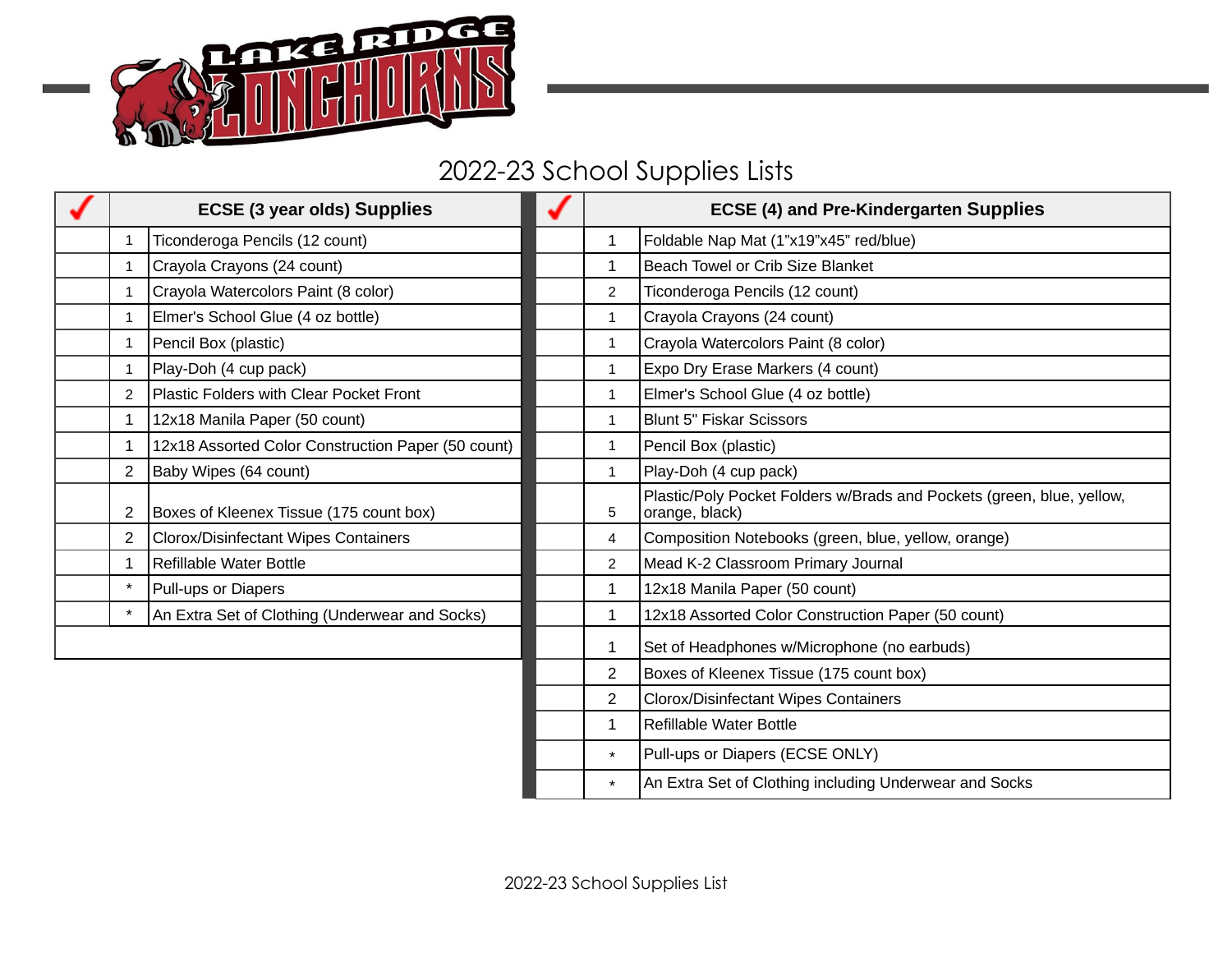| <b>Kindergarten Supplies</b> |                                                                                         | <b>1st Grade Supplies</b> |                                                                                         |
|------------------------------|-----------------------------------------------------------------------------------------|---------------------------|-----------------------------------------------------------------------------------------|
| $\overline{2}$               | Ticonderoga Pencils (12 count)                                                          | 2                         | Ticonderoga Pencils (12 count)                                                          |
| $\mathbf{1}$                 | Crayola Crayons (24 count)                                                              | $\mathbf{1}$              | Crayola Crayons (24 count)                                                              |
| $\mathbf{1}$                 | Crayola Washable Markers (8 count)                                                      | $\mathbf{1}$              | Crayola Washable Markers (8 count)                                                      |
| $\mathbf{1}$                 | Expo Dry Erase Markers (4 count)                                                        | $\mathbf{1}$              | Expo Dry Erase Markers (4 count)                                                        |
| $\mathbf{1}$                 | Elmer's School Glue (4 oz bottle)                                                       | 1                         | Elmer's School Glue (4 oz bottle)                                                       |
| 3                            | Elmer's Glue Sticks (3-4 count)                                                         | 3                         | Elmer's Glue Sticks (3-4 count)                                                         |
| 1                            | Index Cards (1 pack)                                                                    | $\mathbf{1}$              | Index Cards (1 pack)                                                                    |
| $\mathbf{1}$                 | <b>Blunt 5" Fiskar Scissors</b>                                                         |                           | Sharp 5" Fiskar Scissors                                                                |
| $\mathbf{1}$                 | Pencil Box (plastic)                                                                    | $\mathbf{1}$              | Pencil Box (plastic)                                                                    |
| 5                            | Plastic/Poly Pocket Folders w/Brads and Pockets (green, blue,<br>yellow, orange, black) | 5                         | Plastic/Poly Pocket Folders w/Brads and Pockets (green, blue,<br>yellow, orange, black) |
| 4                            | Composition Notebooks (green, blue, yellow, orange)                                     | $\overline{c}$            | Notebook Paper; Wide-ruled (200 count)                                                  |
| $\overline{2}$               | Mead K-2 Classroom Primary Journal                                                      | 6                         | Spiral Notebooks (red, blue, green, yellow, orange, black)                              |
| $\overline{2}$               | Kindergarten Handwriting Tablet                                                         |                           | Mead K-2 Classroom Primary Journal                                                      |
| $\mathbf{1}$                 | 12x18 Manila Paper (50 count)                                                           |                           | 12x18 Manila Paper (50 count)                                                           |
| $\mathbf{1}$                 | 12x18 Assorted Color Construction Paper (50 count)                                      | 1                         | 12x18 Assorted Color Construction Paper (50 count)                                      |
| $\mathbf{1}$                 | Pack of Sheet Protectors (50 count)                                                     | 1                         | Pack of Sheet Protectors (50 count)                                                     |
| $\mathbf{1}$                 | Set of Headphones w/Microphone (no earbuds)                                             |                           | Set of Headphones w/Microphone (no earbuds)                                             |
| $\overline{c}$               | Boxes of Kleenex Tissue (175 count box)                                                 | $\overline{c}$            | Boxes of Kleenex Tissue (175 count box)                                                 |
| $\overline{2}$               | <b>Clorox/Disinfectant Wipes Containers</b>                                             |                           | Clorox/Disinfectant Wipes Containers                                                    |
| 1                            | <b>Refillable Water Bottle</b>                                                          | 1                         | Refillable Water Bottle                                                                 |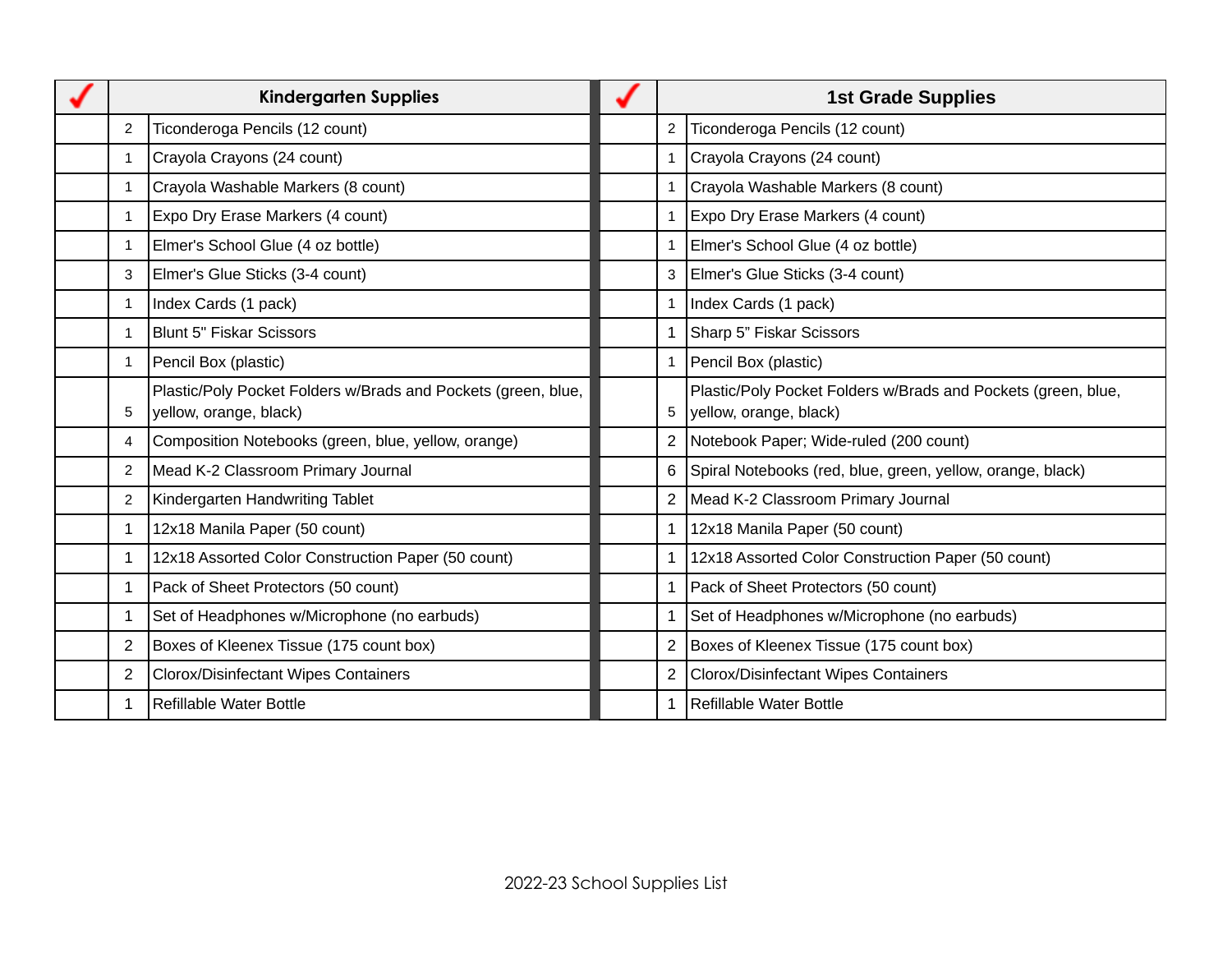| <b>2nd Grade Supplies</b> |                                                                                         | 3rd - 5th Grade Supplies |                                                                                                   |
|---------------------------|-----------------------------------------------------------------------------------------|--------------------------|---------------------------------------------------------------------------------------------------|
| 2                         | Ticonderoga Pencils (12 count)                                                          | $\overline{c}$           | Ticonderoga Pencils (12 count)                                                                    |
| $\mathbf{1}$              | Crayola Crayons (24 count)                                                              | $\mathbf{1}$             | Crayola Crayons (24 count)                                                                        |
| $\mathbf{1}$              | Map/Colored Pencils (12 count)                                                          | 1                        | Map/Colored Pencils (12 count)                                                                    |
| $\mathbf{1}$              | Expo Dry Erase Markers (4 count)                                                        | 1                        | Expo Dry Erase Markers (4 count)                                                                  |
| $\mathbf{1}$              | Elmer's School Glue (4 oz bottle)                                                       | 1                        | Elmer's School Glue (4 oz bottle)                                                                 |
| 3                         | Elmer's Glue Sticks (3-4 count)                                                         | 3                        | Elmer's Glue Sticks (3-4 count)                                                                   |
| $\mathbf{1}$              | Index Cards (1 pack)                                                                    | 1                        | Index Cards (1 pack)                                                                              |
| $\mathbf{1}$              | Sharp 5" Fiskar Scissors                                                                | 1                        | Sharp 5" Fiskar Scissors                                                                          |
| $\mathbf{1}$              | Pencil Bag (no box)                                                                     | 1                        | Pencil Bag (no box)                                                                               |
| 5                         | Plastic/poly pocket folders w/brads and pockets (green, blue,<br>yellow, orange, black) | 6                        | Folders (All with 3 Holes and with Pockets -NO brads; blue, green,<br>yellow, orange, red, black) |
| 2                         | Notebook Paper; Wide-ruled (200 count)                                                  | $\overline{c}$           | Notebook Paper; Wide-ruled (200 count)                                                            |
| 6                         | Composition Notebooks (green, blue, yellow, orange, red,<br>black)                      | 4                        | Composition Notebooks (green, blue, yellow, orange)                                               |
| $\mathbf{1}$              | 12x18 Manila Paper (50 count)                                                           | 1                        | 12x18 Manila Paper (50 count)                                                                     |
| $\mathbf{1}$              | 12x18 Assorted Color Construction Paper (50 count)                                      | 1                        | 12x18 Assorted Color Construction Paper (50 count)                                                |
| $\mathbf{1}$              | Pack of Sheet Protectors (50 count)                                                     | 1                        | Pack of Sheet Protectors (50 count)                                                               |
| 1                         | Set of Headphones w/Microphone (no earbuds)                                             |                          | Set of Headphones w/Microphone (no earbuds) 3RD GRADE ONLY                                        |
| $\overline{2}$            | Boxes of Kleenex Tissue (175 count box)                                                 | 1                        | Set of Earbuds or Small Headphones 4TH AND 5TH GRADES<br><b>ONLY</b>                              |
| $\overline{2}$            | <b>Clorox/Disinfectant Wipes Containers</b>                                             | 2                        | Boxes of Kleenex Tissue (175 count box)                                                           |
| 1                         | Refillable Water Bottle                                                                 | $\overline{c}$           | <b>Clorox/Disinfectant Wipes Containers</b>                                                       |
|                           |                                                                                         | 1                        | Refillable Water Bottle                                                                           |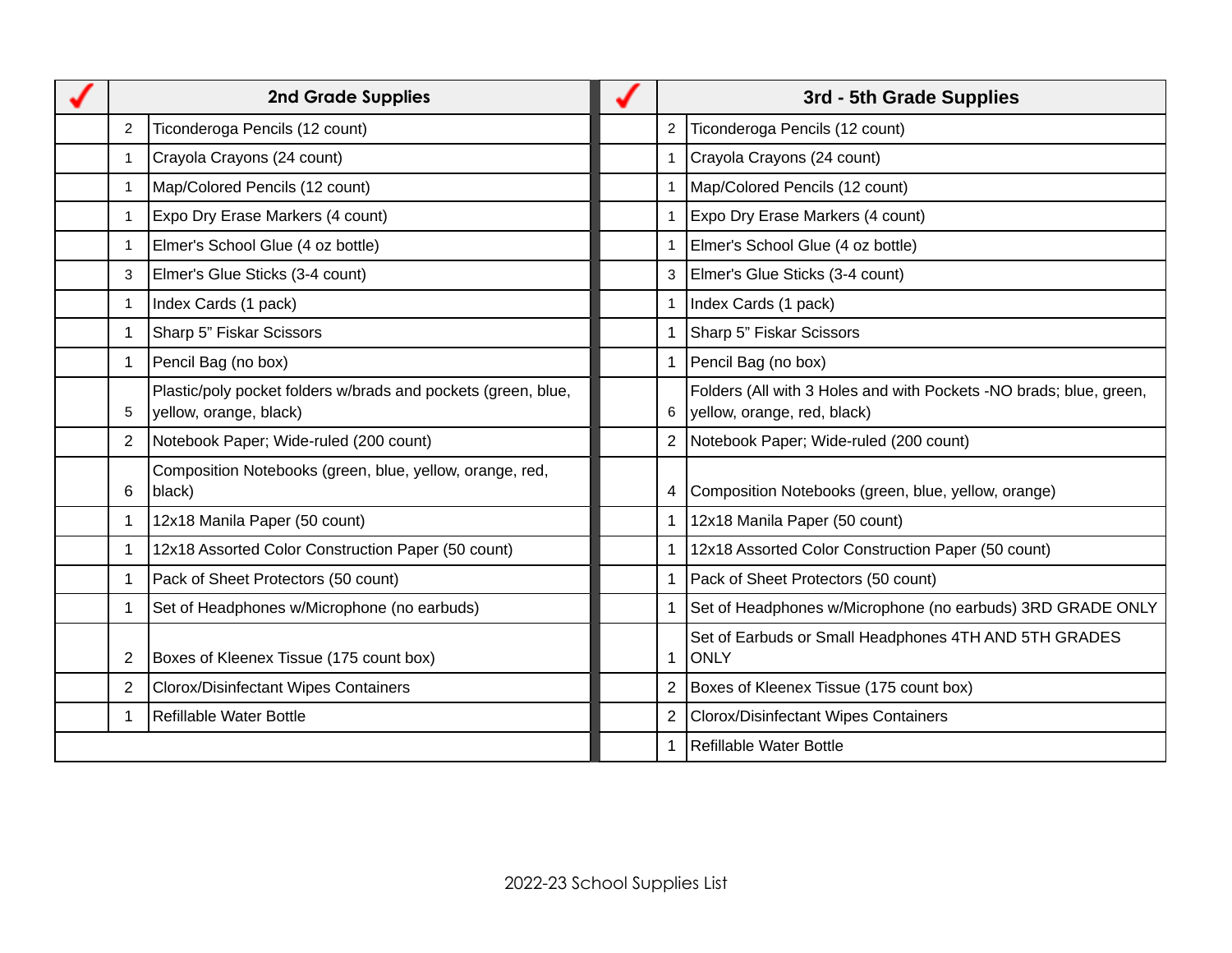|                | <b>SKILL Supplies</b>                                                                             |                | Lower (1-3) & Upper Elementary Montessori (4-5)                              |
|----------------|---------------------------------------------------------------------------------------------------|----------------|------------------------------------------------------------------------------|
| 1              | Ticonderoga Pencils (12 count)                                                                    | $\overline{2}$ | Ticonderoga Pencils (12, 18, or 24 count)                                    |
| $\mathbf{1}$   | Crayola Crayons (24 count)                                                                        | $\mathbf{1}$   | Map/Colored Pencils (12 or 24 count)                                         |
| $\mathbf{1}$   | Map/Colored Pencils (12 count)                                                                    | $\mathbf{1}$   | Expo Dry Erase Markers (4 count)                                             |
| $\mathbf{1}$   | Crayola Watercolors Paint (8 color)                                                               | 3              | Elmer's Glue Sticks (3-4 count)                                              |
| $\mathbf{1}$   | Elmer's School Glue (4 oz bottle)                                                                 | $\mathbf{1}$   | Sharp 5" Fiskar Scissors                                                     |
| 3              | Elmer's Glue Sticks (3-4 count)                                                                   | $\mathbf{1}$   | Wooden Ruler                                                                 |
| 1              | Pencil Box (plastic)                                                                              | $\mathbf{1}$   | Zippered Pencil Bag (no box)                                                 |
| 6              | Folders (All with 3 Holes and with Pockets -NO brads; blue,<br>green, yellow, orange, red, black) | 4              | Plastic Folders with Pockets; NO brads (green, blue, yellow, black)          |
| 1              | 12x18 Manila Paper (50 count)                                                                     | 4              | Spiral Notebooks; Wide Ruled (70-100 count); (green, blue, yellow,<br>black) |
| $\mathbf{1}$   | 12x18 Assorted Color Construction Paper (50 count)                                                | $\overline{c}$ | Notebook Paper; Wide-ruled (200 count)                                       |
| $\mathbf{1}$   | Pack of Sheet Protectors (50 count)                                                               | $\mathbf{1}$   | 12x18 Manila Paper (50 count)                                                |
| $\mathbf{1}$   | Set of Headphones w/Microphone (no earbuds)                                                       | $\mathbf{1}$   | Dividers (5 Tabs)                                                            |
| $\overline{2}$ | Baby Wipes (64 count)                                                                             | $\mathbf{1}$   | Set of Headphones w/Microphone (no earbuds) 1-3 GRADES ONLY                  |
| $\overline{2}$ | Boxes of Kleenex Tissue (175 count box)                                                           | $\mathbf{1}$   | Set of Earbuds or Small Headphones 4TH AND 5TH GRADES ONLY                   |
| $\overline{2}$ | Clorox/Disinfectant Wipes Containers                                                              | $\overline{c}$ | Boxes of Kleenex Tissue (175 count box)                                      |
| $\mathbf{1}$   | Refillable Water Bottle                                                                           | 2              | <b>Clorox/Disinfectant Wipes Containers</b>                                  |
| $\star$        | Pull-ups or Diapers                                                                               | $\mathbf{1}$   | Backpack; NO wheels                                                          |
| $\star$        | An Extra Set of Clothing including Underwear and Socks                                            | $\mathbf{1}$   | Refillable Water Bottle                                                      |